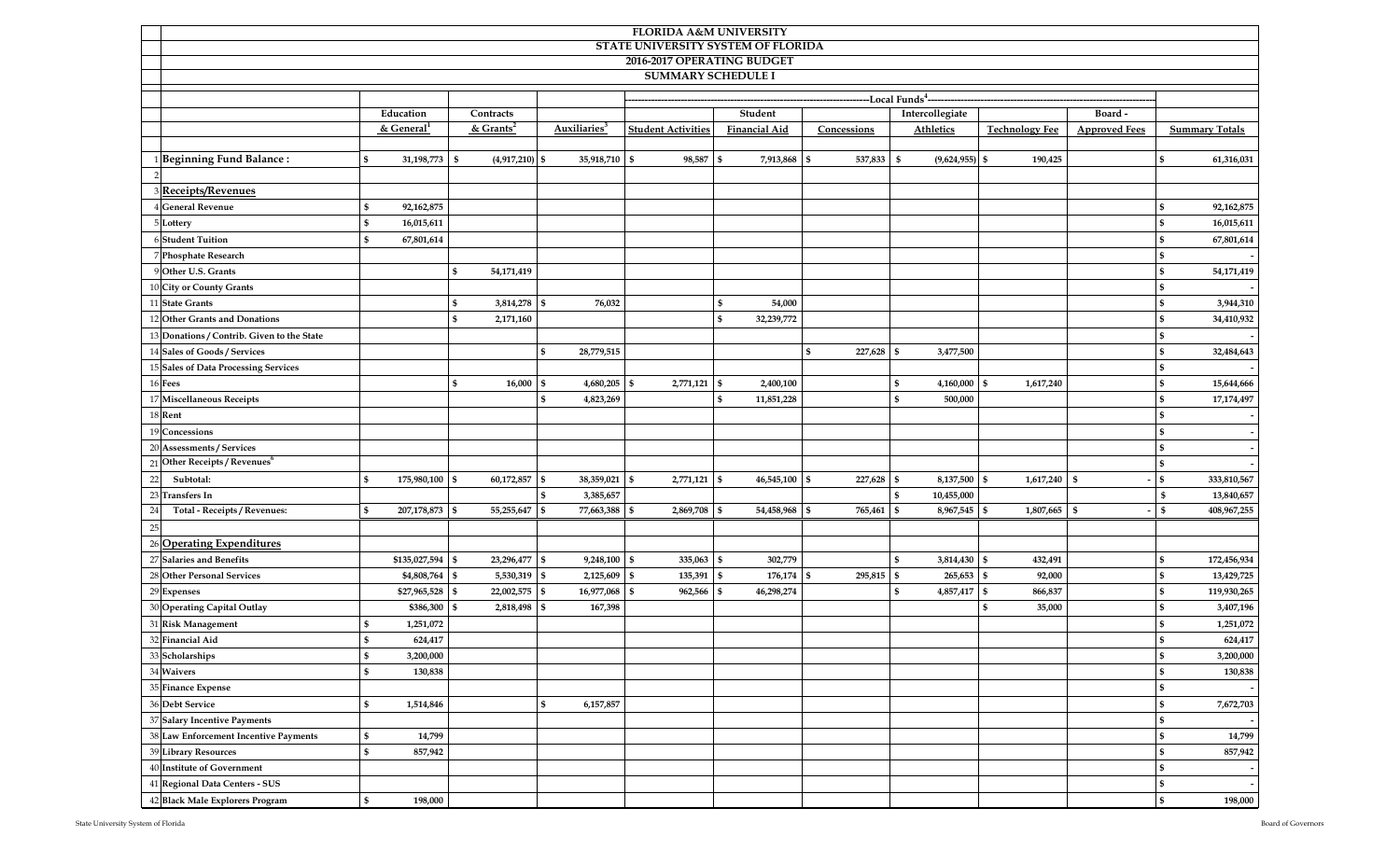| <b>FLORIDA A&amp;M UNIVERSITY</b>             |                                                                  |               |               |                           |               |             |                 |                       |                      |                       |  |  |  |  |  |
|-----------------------------------------------|------------------------------------------------------------------|---------------|---------------|---------------------------|---------------|-------------|-----------------|-----------------------|----------------------|-----------------------|--|--|--|--|--|
|                                               | STATE UNIVERSITY SYSTEM OF FLORIDA                               |               |               |                           |               |             |                 |                       |                      |                       |  |  |  |  |  |
| 2016-2017 OPERATING BUDGET                    |                                                                  |               |               |                           |               |             |                 |                       |                      |                       |  |  |  |  |  |
| <b>SUMMARY SCHEDULE I</b>                     |                                                                  |               |               |                           |               |             |                 |                       |                      |                       |  |  |  |  |  |
| -Local Funds <sup>4</sup> --                  |                                                                  |               |               |                           |               |             |                 |                       |                      |                       |  |  |  |  |  |
|                                               | Education                                                        | Contracts     |               |                           | Student       |             | Intercollegiate |                       | Board -              |                       |  |  |  |  |  |
|                                               | Auxiliaries <sup>3</sup><br>$&$ Grants <sup>2</sup><br>& General |               |               | <b>Student Activities</b> | Financial Aid | Concessions | Athletics       | <b>Technology Fee</b> | <b>Approved Fees</b> | <b>Summary Totals</b> |  |  |  |  |  |
|                                               |                                                                  |               |               |                           |               |             |                 |                       |                      |                       |  |  |  |  |  |
| 43 Phosphate Research                         |                                                                  |               |               |                           |               |             |                 |                       |                      |                       |  |  |  |  |  |
| 44 Other Operating Category (Provide Details) |                                                                  |               |               |                           |               |             |                 |                       |                      |                       |  |  |  |  |  |
| <b>Total Operating Expenditures:</b><br>45    | \$175,980,100 \$                                                 | 53,647,869 \$ | 34,676,032 \$ | $1,433,020$ \$            | 46,777,227 \$ | 295,815     | 8,937,500 \$    | 1,426,328             |                      | 323,173,891           |  |  |  |  |  |
| 46                                            |                                                                  |               |               |                           |               |             |                 |                       |                      |                       |  |  |  |  |  |